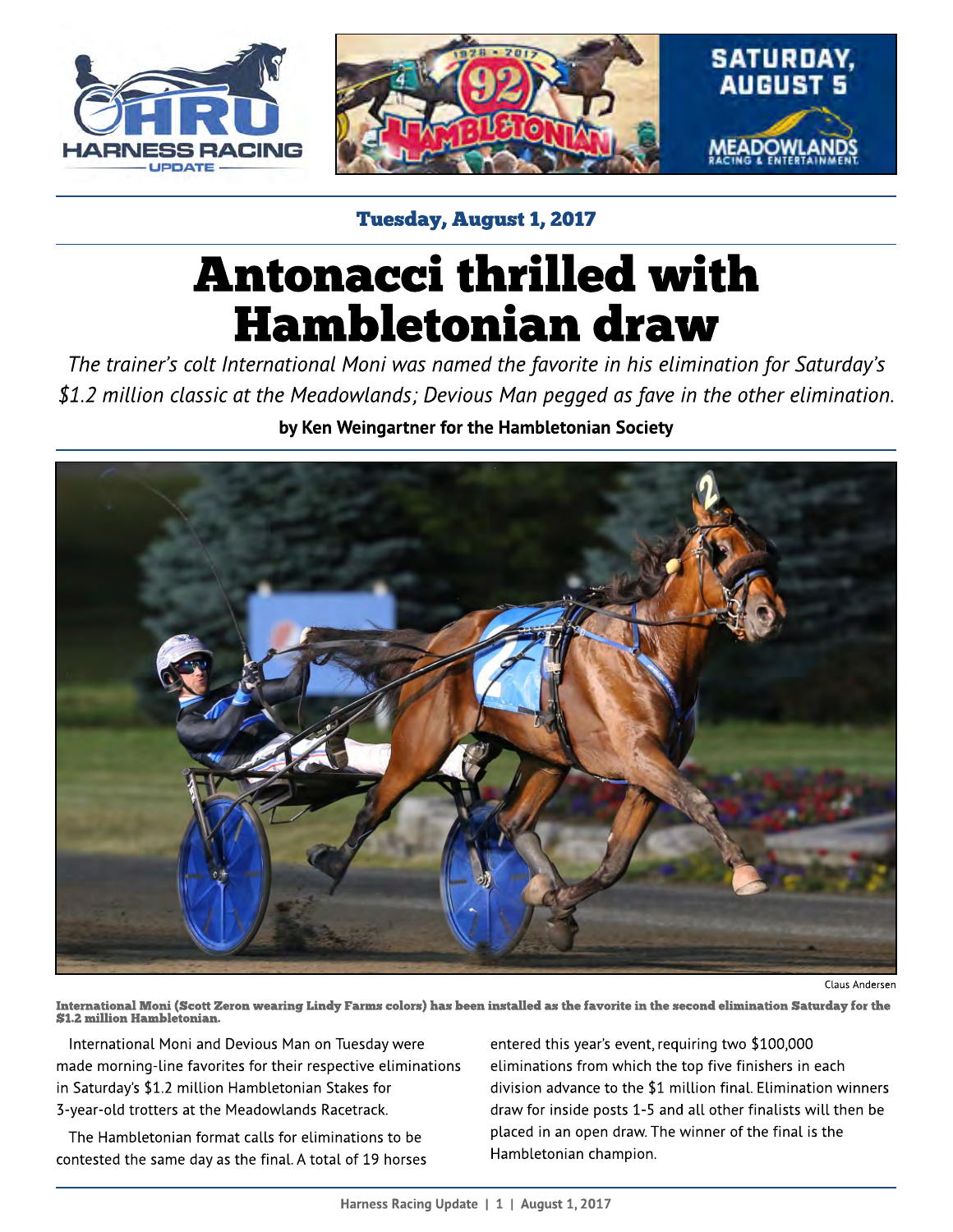# **GRAND CIRCUIT MEET**

## **NOMINATIONS DUE**

|                        | THURSDAY, SEPTEMBER 28                                                                                                                              | Post Time 7:00 PM |
|------------------------|-----------------------------------------------------------------------------------------------------------------------------------------------------|-------------------|
| 1.                     |                                                                                                                                                     |                   |
| $\overline{2}$ .<br>3. |                                                                                                                                                     |                   |
| $\overline{4}$ .       |                                                                                                                                                     |                   |
|                        | <b>FRIDAY, SEPTEMBER 29</b><br><b>Service Service</b>                                                                                               | Post Time 7:00 PM |
| 5.                     |                                                                                                                                                     |                   |
| 6.                     | TROT 2YO Colts & Geldings NW 2 PM Races or \$25,000 Life  \$10,000G                                                                                 |                   |
| 7.                     | PACE 3-5YO Fillies & Mares NW 4 PM Races or \$30,000 in 2017  \$10,000G                                                                             |                   |
|                        | <b>SATURDAY, SEPTEMBER 30</b>                                                                                                                       | Post Time 7:00 PM |
| 8.                     |                                                                                                                                                     |                   |
| 9.                     | PACE 2YO Colts & Geldings NW 2 PM Races or \$25,000 Life \$10,000G                                                                                  |                   |
| 10.                    |                                                                                                                                                     |                   |
|                        | <b>SUNDAY, OCTOBER 1</b>                                                                                                                            | Post Time 1:00 PM |
| 11.                    | PACE 3-5YO Colts & Geldings NW 4 PM Races or \$30,000 in 2017 \$10,000G                                                                             |                   |
| 12.<br>13.             | TROT 3-5YO Horses & Geldings NW 4 PM Races or \$30,000 in 2017  \$10,000G<br>TROT 3-5YO Fillies & Mares NW 4 PM Races or \$30,000 in 2017 \$10,000G |                   |
| 14.                    |                                                                                                                                                     |                   |
|                        |                                                                                                                                                     |                   |
|                        | THURSDAY, OCTOBER 5<br><b>Example 2.1 Post Time 1:00 PM</b>                                                                                         |                   |
| 15.                    |                                                                                                                                                     |                   |
| 16.                    |                                                                                                                                                     |                   |
| 17.<br>18.             |                                                                                                                                                     |                   |
|                        |                                                                                                                                                     |                   |
|                        | <b>FRIDAY, OCTOBER 6</b>                                                                                                                            | Post Time 1:00 PM |
| 19.<br>20.             | TROT 2YO Colts & Geldings NW 2 PM Races or \$25,000 Life \$10,000G                                                                                  |                   |
| 21.                    | PACE 3-5YO Fillies & Mares NW 4 PM Races or \$30,000 in 2017  \$10,000G                                                                             |                   |
|                        | <b>SATURDAY, OCTOBER 7</b>                                                                                                                          | Post Time 1:00 PM |
| 22.                    |                                                                                                                                                     |                   |
| 23.                    | PACE 2YO Colts & Geldings NW 2 PM Races or \$25,000 Life  \$10,000G                                                                                 |                   |
| 24.                    |                                                                                                                                                     |                   |
|                        | <b>SUNDAY, OCTOBER 8</b>                                                                                                                            | Post Time 1:00 PM |
| 25.                    | PACE 3-5YO Colts & Geldings NW 4 PM Races or \$30,000 in 2017 \$10,000G                                                                             |                   |
| 26.<br>27.             | TROT 3-5YO Horses & Geldings NW 4 PM Races or \$30,000 in 2017  \$10,000G                                                                           |                   |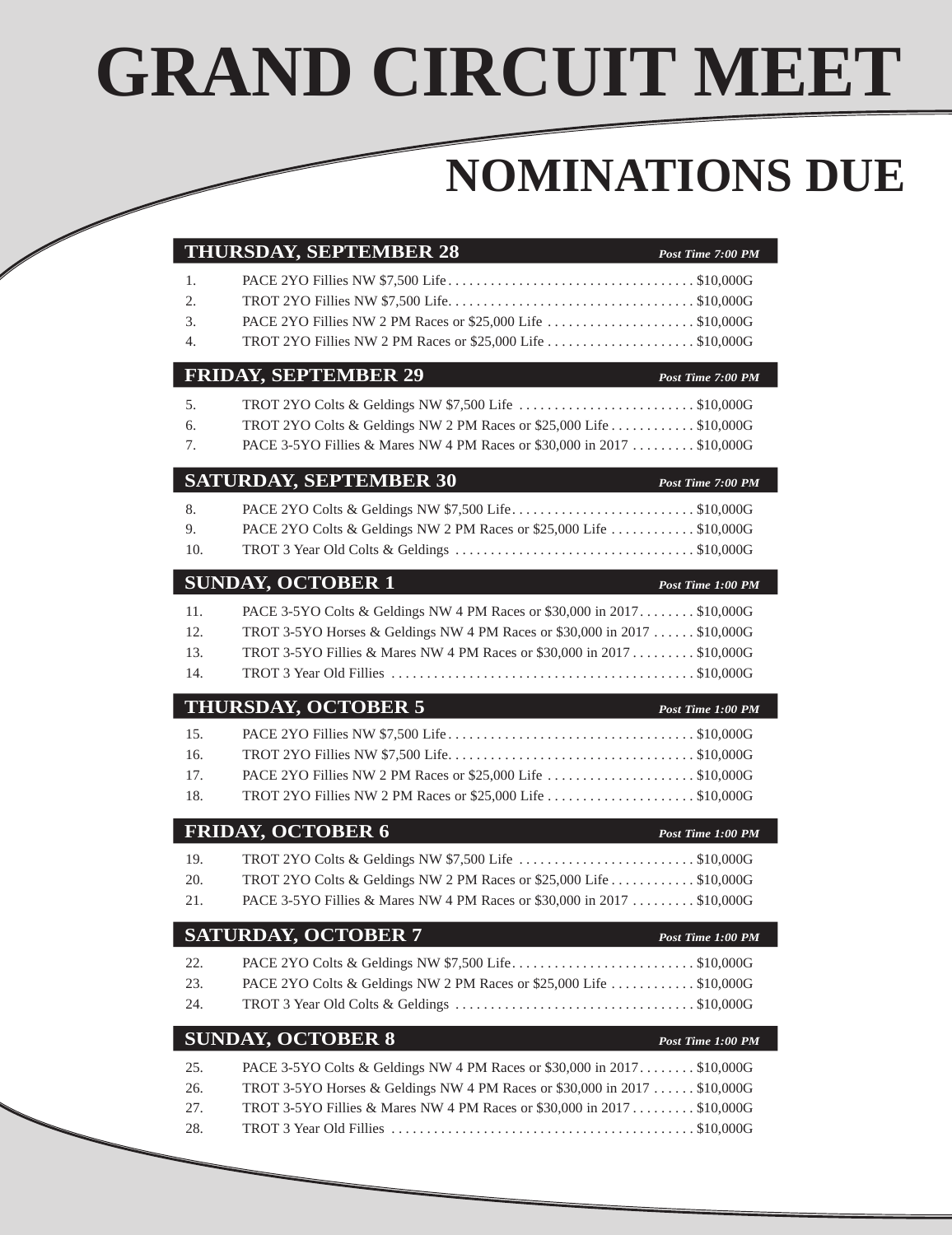# **LATE CLOSERS FOR 2017**

## **SEPTEMBER 1, 2017**



*Nomination Fees Each Event - Each Week: \$450*

*Starting Fees Each Event - Each Week: \$100*

**Lifetime wins and money conditions are through and including August 15, 2017**

**Stall applications must be completed and signed for the Grand Circuit Meet**

**Stalls are limited to those horses nominated to Red Mile Grand Circuit or Late Closers**

### **NOMINATIONS DUE(postmarked by) SEPTEMBER 1, 2017**

Be sure to include Event Numbers on each horse entered (PLEASE PRINT OR TYPE)

 $\bullet$ **REDMILE** Event<br>Numbers Name of Entry  $\begin{array}{c|c}\n\text{Age/} \\
\text{Sex}\n\end{array}$  Sire Dam Name of Entry  $\begin{array}{c|c}\n\hline\n\text{Sex}\n\end{array}$ *Make Checks Payable & Send To:* Amount Enclosed \$ **The Red Mile 1101 Winbak Way** Nominator

**Lexington, KY 40504 Race Office: (859) 258-7670 Fax: (859) 258-7626 www.redmileky.com**

| Amount Enclosed \$         |  |
|----------------------------|--|
|                            |  |
|                            |  |
| $City$ $—$ $Zip$ $—$ $Zip$ |  |
|                            |  |

*Racing Conditions & Rules:*

**1.** All nominations close September 1, 2017. **2.** All events shall be conducted under the rules & regulations of the KHRC, USTA and The Red Mile. **3.** All events to be raced as single dash events. **4.** Lifetime money and Extended Pari-Mutuel races won conditions are thru and including August 15, 2017. **5.** First place money of \$1,000 or less shall NOT be considered race wins in Late Closing events. **6.** Horses meeting either condition listed for an event are eligible for nomination to that event. **7.** The Red Mile may reserve the right to cancel an event that does not meet the minimum number of nominations. **8.** The Red Mile may require a minimum of six (6) separate betting interests declared to race or an event may be cancelled. **9.** There will be no refunds for mis-entered horses. **10. The Red Mile reserves the right to carry over any event one race card if necessary. 11.** Negative Coggins test within 12 months is required to enter stable area. **12.** Qualifying Standards for The Red Mile Fall Meet: Horses declared into Red Mile Added Money events must show at least one charted line with no breaks in 45 days (race to race) and a charted line within 30 days in accordance with KHRC rules. **13.** A nomination to these events is an agreement to the above terms and conditions.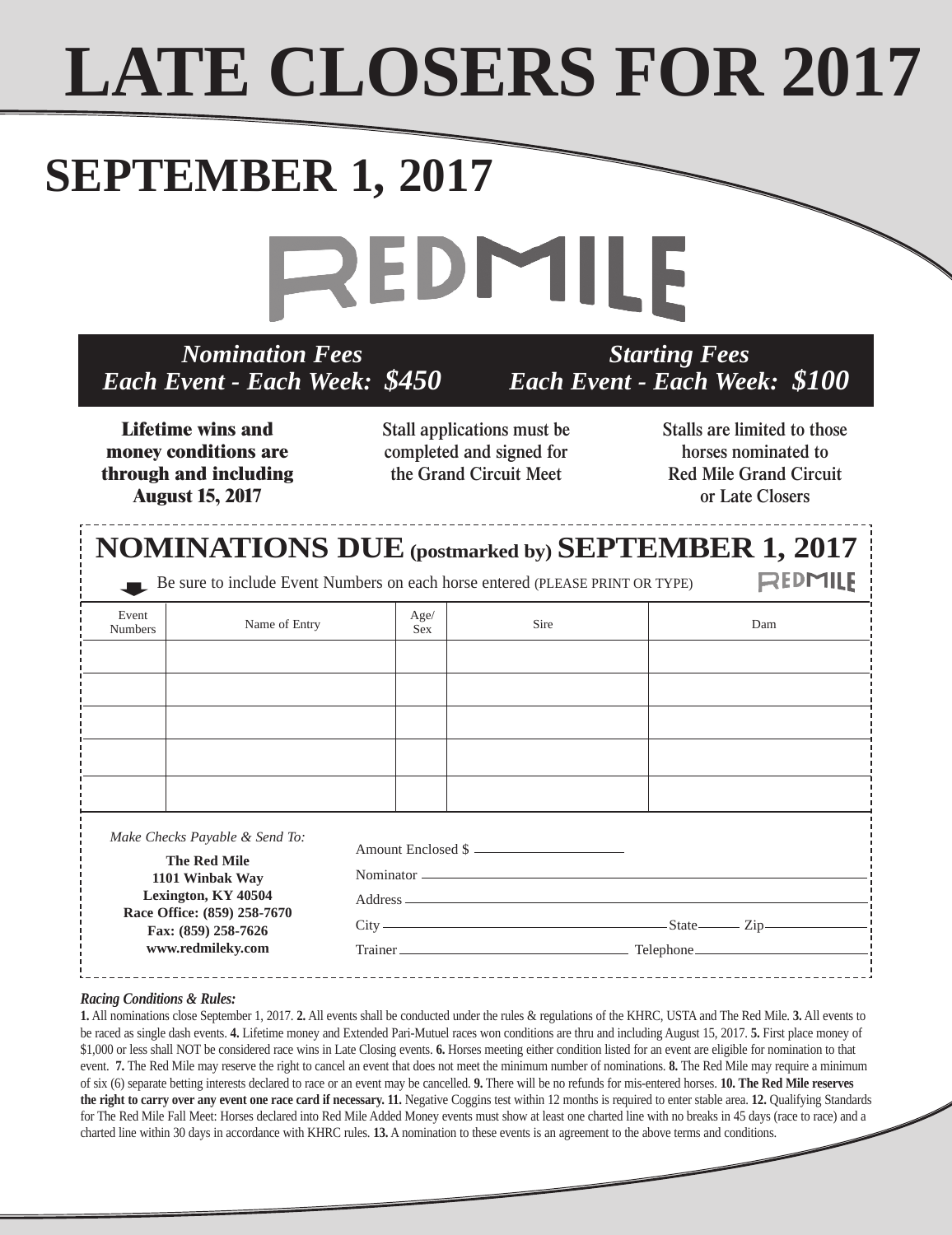#### Harness Racing Update

 CBS Sports Network will air live coverage of the Hambletonian from 4-5:30 p.m. (EDT). The Sam McKee Memorial (formerly U.S. Pacing Championship) and Hambletonian Oaks also will be featured during the 90-minute broadcast. First race post time on Hambletonian Day is noon. The Hambletonian final is 5:11 p.m.

 International Moni, who drew post five in the nine-horse elimination and is the 5-2 favorite.

 His trainer, 33-year-old Frank M. Antonacci, told Harness Racing Update via text that he was thrilled with the draw.

"It eliminates a variable you have no control over, so we are very happy where we are at," he said.

 International Moni is undefeated in three races this year. He won the Goodtimes Stakes at Mohawk Racetrack on June 17, but suffered a bout of colic in early July that forced him to miss the Stanley Dancer Memorial, expected to be the colt?s final Hambletonian prep, at the Meadowlands on July 15.

 He bounced back with a career-best 1:52 win July 22 in a 3-year-old open at the Meadowlands.

"I don't think he could be heading into the race any better," said International Moni's driver Scott Zeron. "His whole year has been beautiful. I know they ran into the time where he was colicky and that put a bump in the road, but to me it didn?t really. We were able to get a really nice start into him. With a week off and now heading into the Hambo, to me it's setting up perfectly."

 Zeron won last year?s Hambletonian, and eventually the Trotting Triple Crown, with Marion Marauder. He is attempting to become the first driver to win the Hambletonian in consecutive years since John Campbell in 1987-88.

 International Moni, a son of French stallion Love You out of the two-time Horse of the Year Award-winning mare Moni Maker, is owned by breeder Moni Maker Stable. The colt has won four of 15 career races and earned \$264,452.

 Antonacci trains International Moni for an ownership group that includes his father, also named Frank, Gerald Antonacci, and David Reid. The Antonacci family and/or its Lindy Racing have been involved in the ownership of five Hambletonian winners: Lindy?s Pride (1969), Speedy Crown (1971), Probe (1989), Harmonious (1990) and Victory Dream (1994).

 Devious Man, from the wife-and-husband team of trainer Julie Miller and driver Andy Miller, has won four of six races this year and finished no worse than second in his remaining starts. He drew post nine in the 10-horse elimination and is the 5-2 favorite.



## DON'T MISS A MINUTE...



AT THE MEADOWLANDS



#### \$1,000,000 HAMBLETONIAN AND \$500,000 HAMBLETONIAN OAKS

SATURDAY, AUGUST 5, 2017 Gates Open 10:00 a.m. · First Race 12:00 p.m.

> Live on CBS Sports Network 4:00-5:30 p.m. (EDT)

For more info visit playmeadowlands.com or www.hambletonian.com

**OGBSSPORIS NETWORK** NO

ោះតែ



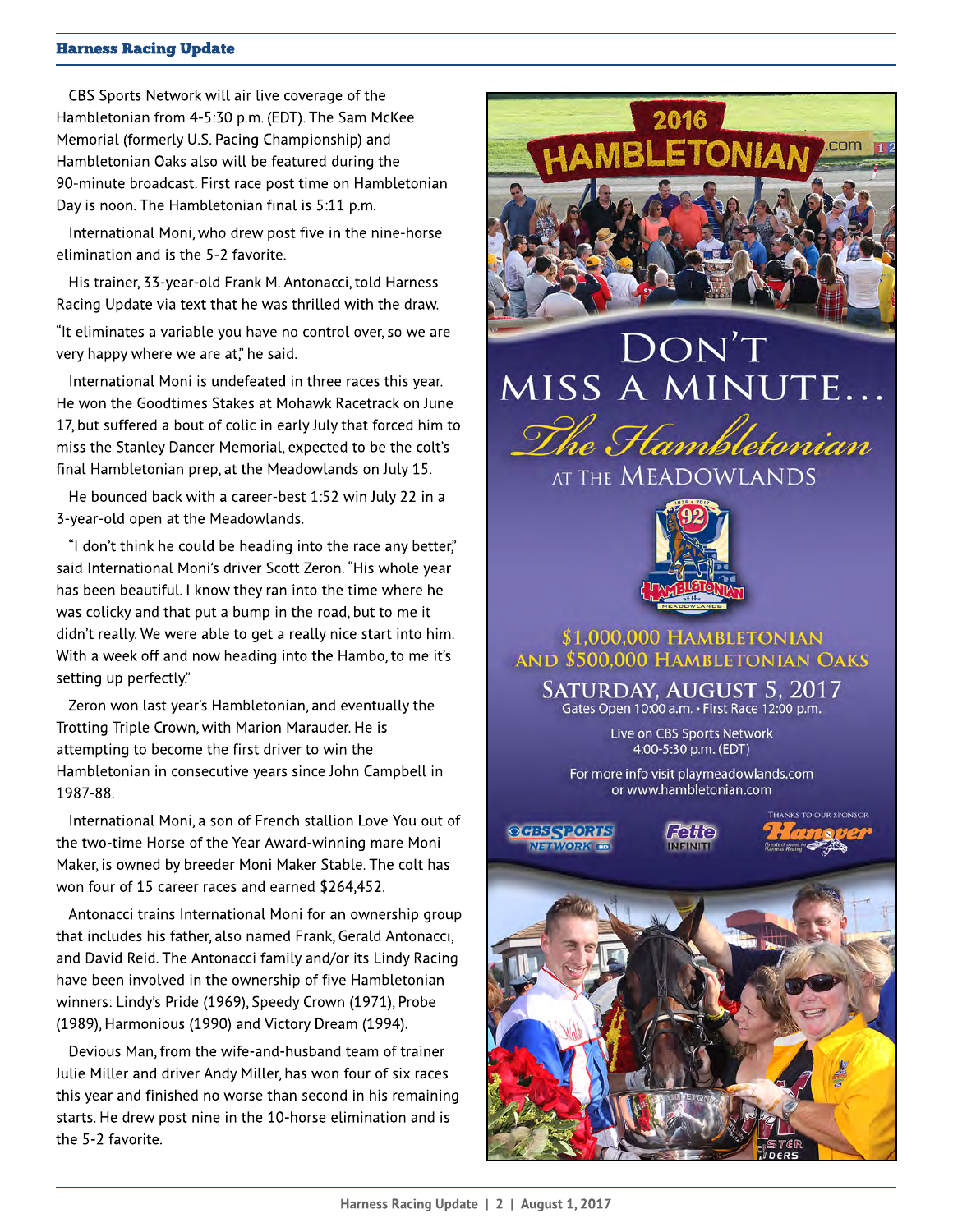#### Harness Racing Update

 His victories include the Earl Beal Jr. Memorial at The Downs at Mohegan Sun Pocono on July 1 and the Empire Breeders Championship on June 18 at Vernon Downs in a career-best 1:52.2.

 The colt, owned by the Andy Miller Stable and Stroy Inc., heads to the Hambletonian off a second-place finish to Walner in a division of the Stanley Dancer Memorial. Walner, last year?s Dan Patch Award winner for best 2-year-old male trotter, will miss the Hambletonian because of a minor injury.

 Devious Man, a son of Credit Winner out of the mare Miss Garland, has won 11 of 18 lifetime races and earned \$750,200. He is a half-brother to 2005 Hambletonian winner Vivid Photo.

"We were really pleased with him in the Dancer," Julie Miller said. "He trotted in 1:51 and Andy said he was really good, so I think that?s a nice race to go off of going into the Hambo. We trained him Saturday and he trained really good. I have a lot of confidence in him and just hope he does well.?

 What The Hill drew post one in the elimination with Devious Man and is the 3-1 second choice. He is from the stable of trainer Ron Burke, who has finished second in the past two Hambletonians. What The Hill has won four of six races this year and heads to the Hambletonian off a career-best 1:52.1 win in the Reynolds Memorial last weekend at the Meadowlands.

 For his career, What The Hill has won seven of 20 races and earned \$417,236. His wins include the 2016 Peter Haughton Memorial for 2-year-old male trotters on last year?s Hambletonian Day. The most recent Haughton winner to return and win the Hambletonian was Muscle Hill in 2009.

 What The Hill, a son of Muscle Hill out of the mare K T Cha Cha, is owned by Burke Racing, Our Horse Cents Stables, J& T Silva Stables, and Deo Volente Farms. David Miller is the driver.

 The colt is one of three entries from the Burke Stable, with Southwind Cobra and Southwind Woody.

"What The Hill is a legitimate contender," Burke said. "He's going to be able to race either way (from the front or behind) and puts himself in play and tends to always finish right on the wire with everybody else. I think two heats is an advantage for him. He's a big, strong horse. If anything, he'll go better the second heat than the first. So that doesn?t bother me at all."



To send us your feedback!

#### Ariana G named 6-5 favorite in Oaks

 Ariana G is the 6-5 morning line favorite in Saturday?s \$500,000 Hambletonian Oaks for 3-year-old female trotters. Ariana G won her Oaks elimination last weekend by two lengths over Dream Together in 1:51.3 and will start the final from post four. She has won five of six starts this year and 14 of 17 lifetime for trainer Jimmy Takter and driver Yannick Gingras.

 Takter and Gingras have teamed to win the past three editions of the Oaks. Takter shares the record for training wins, six, with Jan Johnson. Last year, Takter and Gingras won the Oaks with All The Time, who is Ariana G's full sister. Full sisters have never won the Oaks in the event's 46-year history.

 Ariana G, a daughter of 2009 Hambletonian winner Muscle Hill out of the mare Cantab It All, is owned by breeders Marvin Katz and Al Libfeld.

 Magic Presto, who won the other Oaks elimination, drew post five and is the 5-1 second choice.

 Fans can follow the action at [www.hambletonian.com](http://www.hambletonian.com/), [www.meadowlandsracetrack.com](http://www.meadowlandsracetrack.com/) and on Twitter at #Hambo17.

#### Hambletonian Elimination (10-horse division)

**PP-Horse-Driver-Trainer-Line** 

- 1-What The Hill-David Miller-Ron Burke-3/1
- 2-Seven And Seven-David Miller-Tom Durand-8/1
- 3-Sortie-Andy McCarthy-Noel Daley-10/1
- 4-Shake It Off Lindy-Brett Miller-Frank Antonacci-20/1
- 5-Dover Dan-Brian Sears-John Butenschoen-8/1
- 6-Enterprise-Tim Tetrick-Marcus Melander-9/2
- 7-Southwind Cobra-Yannick Gingras-Ron Burke-15/1
- 8-Achille Duharas-Yannick Gingras-Jimmy Takter-20/1
- 9-Devious Man-Andy Miller-Julie Miller-5/2

10-Perfect Spirit-Ake Svanstedt-Ake Svanstedt-12/1